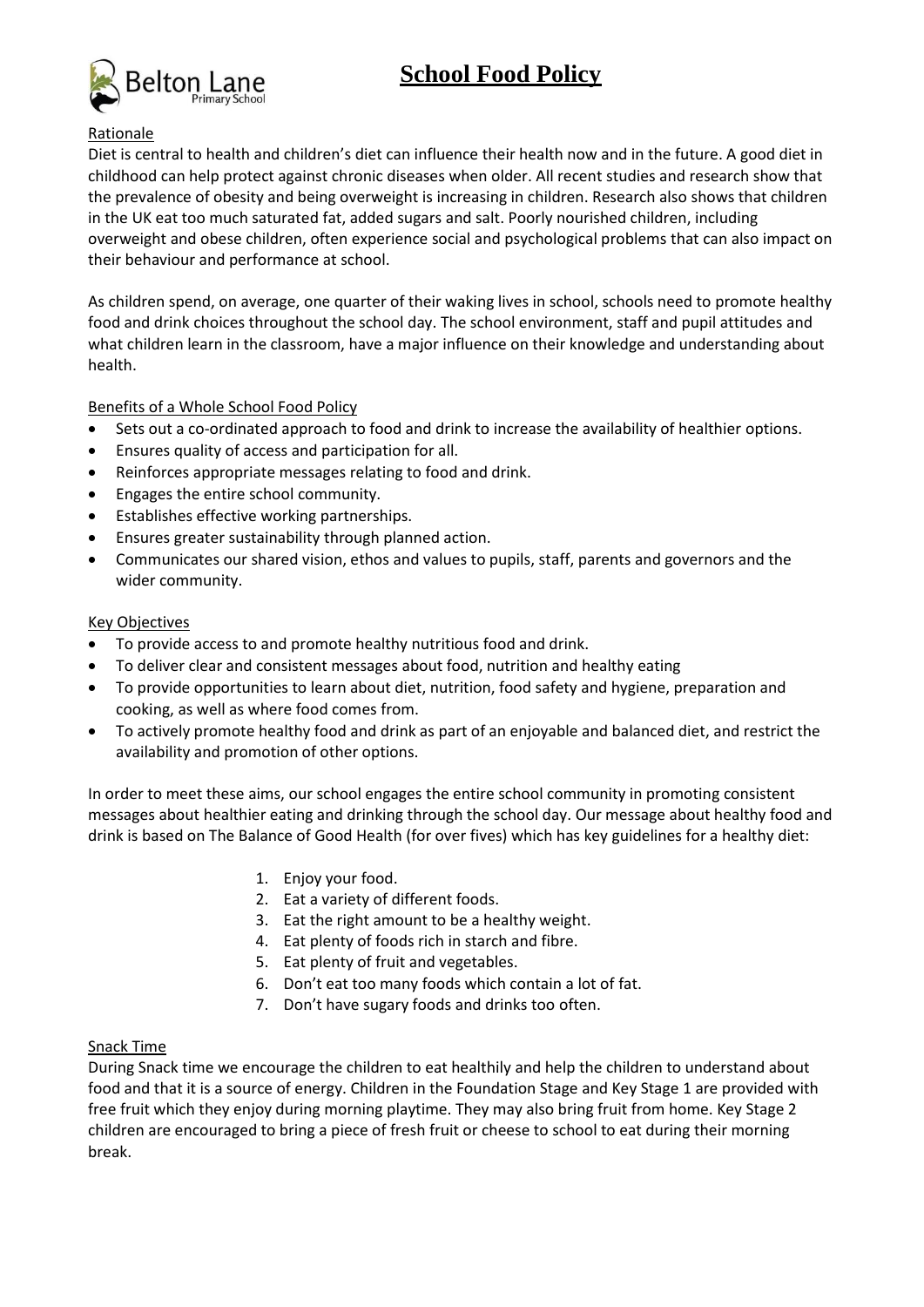## Drinking Water

Regularly drinking water is proven to reduce tiredness, irritability and distraction from thirst. We hope to improve pupils' concentration throughout the day by encouraging them to bring a bottle of water to school each day. We aim to provide a fresh source of water for the children throughout the day and their water bottles can be refilled at any of the taps in the school classrooms.

Water bottles are available to purchase from the school office. Water bottles are not allowed to should not be shared and should be clearly labelled with the child's name and class. They are kept in the classroom where the children have access when necessary. During the summer months, all the children's water bottles are taken outside during lunchtimes and placed in the shade so the children have a constant access to them. Water bottles should not be used in the ICT suite or near computers or other electrical equipment in class. They should also not be kept on tables to avoid accidents with the children's books and work.

It is important that pupils are allowed to go to the toilet when they need to. Children are encouraged to go to the toilet at the beginning of the day, playtimes and lunchtime. If they need to go in a lesson, they will be allowed to do so at the most convenient time. Parents of children with specific urinary or bladder problems should inform the class teacher so that special provision can be made.

## Packed Lunches

We actively encourage parents to provide healthy choices in packed lunches. Sugary food and confectionary, such as sweets and chocolate are not permitted. For the safety of pupils with allergies, nuts are also not permitted. Parents are encouraged to provide fresh fruit and vegetables within a child's lunch. We encourage the children to drink water with their lunch and they may bring a non-fizzy flavoured drink.

## Hot Meals

We have a school kitchen which provides hot meals for the children. The menu is in accordance with the School Food Standards. All of Foundation Stage and Key Stage 1 are eligible for free hot school meals through the Universal Free School Meals programme. Key Stage 2 children may have a hot meal if their parents order and pay for one through the online ordering system. Any child who is entitled to Free School Meals is also eligible for a free hot meal. All the meals are cooked from fresh using local produce where available. Every day there is a choice of three meals of which one is always a vegetarian option. Meals are pre-ordered by parents. Children are provided with a drink of water or milk and a nutritious dessert with a choice from the pudding of the day, a yoghurt or fresh fruit.

# ASSESSMENT

Our Aims are to encourage pupil interest with making healthier choices about their diet through an increase in contact between home and school. We aim to give parents the relevant information on aspects of food and healthy eating and encourage those who have a packed lunch to pack healthy foods for their child. *Research from the food Standards Agency (2004) indicates that children who take a packed lunch to school eat too much fat, salt and sugar in one meal.*

#### Lunchtime Environment

Our aim is to promote a happy healthy environment in which the children show good manners. *Research shows that pupils' surroundings have an impact on their sense of well-being. To develop healthier eating habits pupils must respect and enjoy the environment they sit in.* We allow the children to sit where they like in the hall and encourage social interaction between different year groups. Children are permitted to sit outside at the picnic benches outside with their packed lunch during good weather. Staff often join the children for hot school lunches in order to support positive interactions and good manners.

# Cooking in School

At our school we try to provide children with the opportunity to cook and taste different types of foods from all cultures. We use all opportunities possible to ensure children learn about eating a balanced diet and understand that all foods need to be eaten in moderation. Hygiene and safety are covered with the children, ensuring they understand the importance of both when preparing and eating food. All children must wash their hands before eating their snack or lunch. In addition to the Food cooking and Preparation